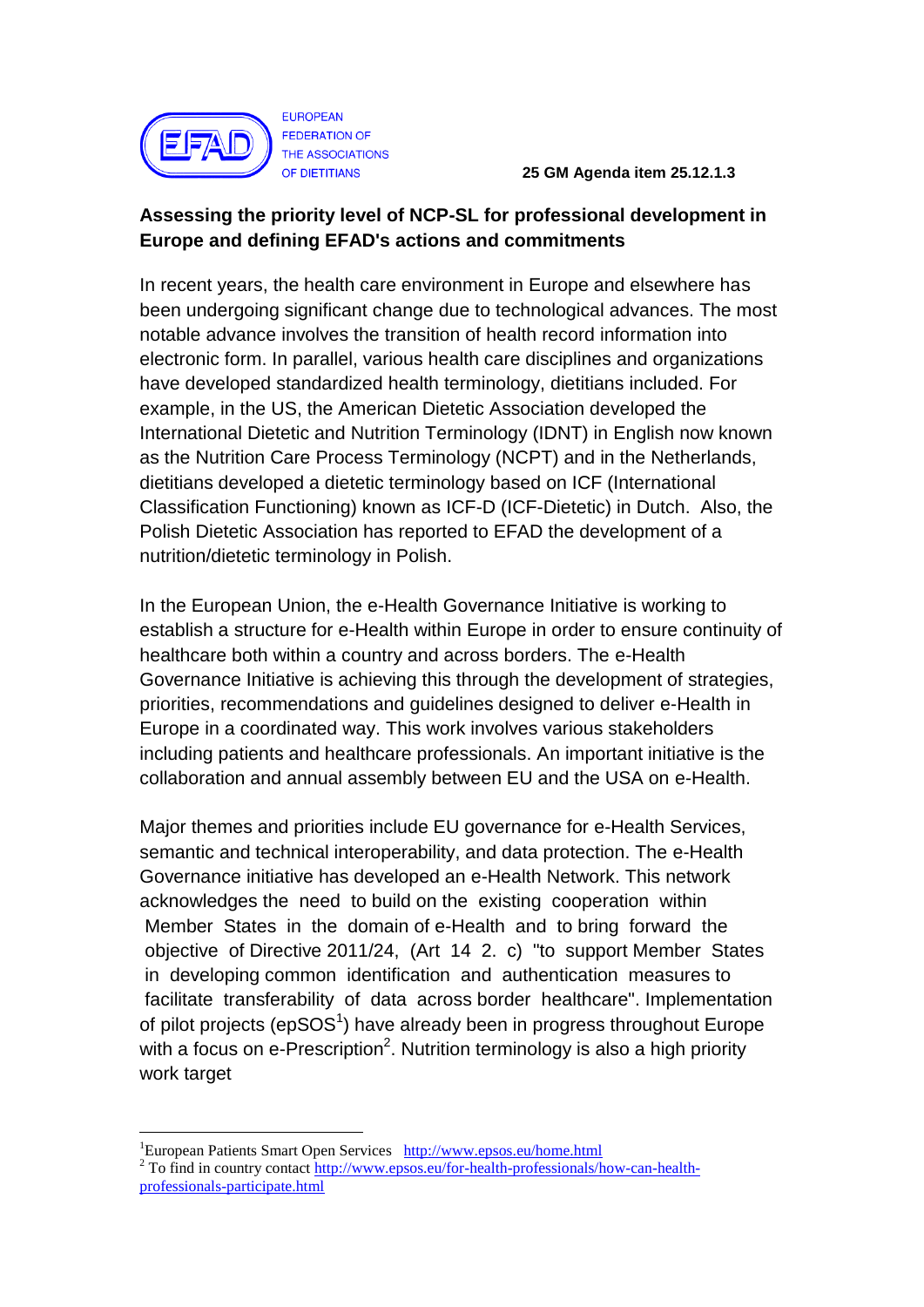The e-Health Governance initiative has acknowledged that in order to map between systems and to allow an integrated maintenance of concepts and rules, the investment in a terminology management system is a must. The EU has also recognized that IHTSDO (an international terminology organization whose members are countries) has developed a system both for maintenance of the core (international) terminology and for use by Member States  $(MS)^3$ who want to translate, maintain and distribute the terminology<sup>4</sup>. However available functionalities do not always match with MS needs. This terminology management system owned by IHTSDO is SNOMED CT (a comprehensive medical terminology that incorporates several terminologies from various disciplines).

The WHO that has developed in recent years a family of health-related terminologies (such as the ICF) is currently in negotiations with IHTSDO (the owner of SNOMED CT) to identify a common ontology between terms developed by WHO and IHTSDO. This announcement was endorsed by WHO and IHTSDO officials in the recent e-Health Forum of the EU (May 2104)<sup>5</sup>. The idea involves the integration of ICF terminology into SNOMED CT. There may be potential to involve the dietetic terminology included in ICF-D.

At the same time, specific to the dietetic/nutrition profession, the Academy of Nutrition and Dietetics has developed a nutrition terminology in order to document the Nutrition Care Process (NCP) as a means of work methodology for dietetic/nutrition professionals. The Academy has been actively working towards the integration of its NCP Terminology (former IDNT) into SNOMED CT given the wide use of SNOMED CT not only in the US but in several other countries including numerous European member states.

To obtain active international input, an international workgroup on NCP and NCPT has been formed by the Academy of Nutrition and Dietetics. The Academy has consistently invited an EFAD representative who is knowledgeable on technical matters of terminology (Constantina Papoutsakis as member and Chair of PPC). Since 2012, EFAD has participated every year thus far as a key stakeholder in (virtual monthly and one face to face meeting) technical discussions and decisions involving the development of NCPT and its usability by international dietetic professionals. A key contribution of EFAD has been to demonstrate the specific uses of terminology throughout Europe and point out the ongoing needs that the European dietitians experience (more than one terminology used in Europe, translation issues, issues of terminology term interpretations and applications, issues of research and validation needs, lack of data on outcomes). One of the most recent

<u>.</u>

<sup>&</sup>lt;sup>3</sup> Also recognised internationally – see recent activity in Australia<http://auctug.com/?p=315>

<sup>&</sup>lt;sup>4</sup> See an example of a research project in Spain http://www.perssilaa.eu/news

<sup>&</sup>lt;sup>5</sup> Find the conference information<http://ehealth2014.org/>